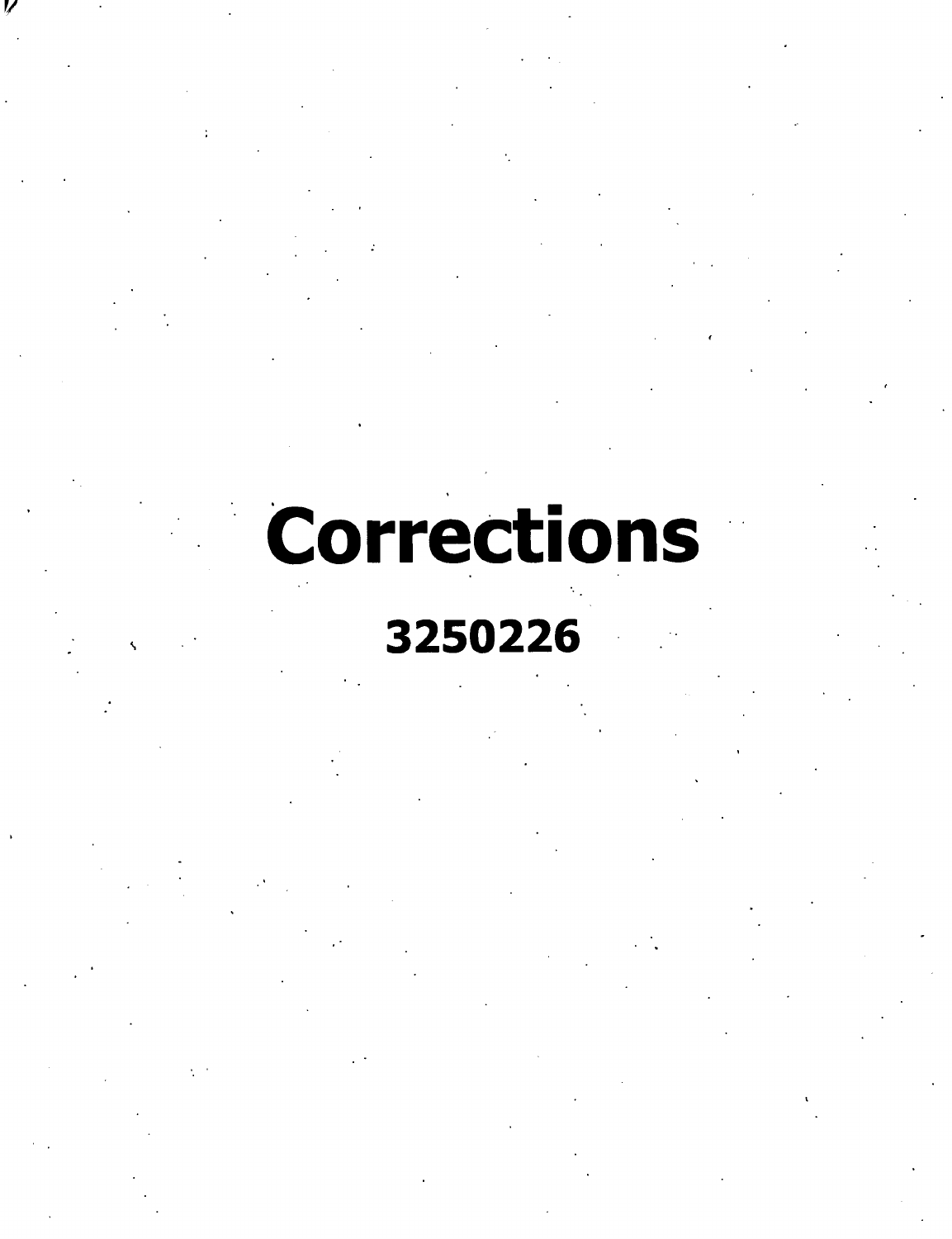**^FORM B**

**OSC Use Only:**

Reporting Code: Category Code:

 $\blacksquare$ 

#### **State Consultant Services Contractor's Annual Employment Report**

**Report Period: April 1, 2019 to March 31, 2020**

| Contracting State Agency Name: Dept. of Corrections & Community Supervision Agency Code: |         |
|------------------------------------------------------------------------------------------|---------|
| Contract Number: C000252                                                                 | 3250226 |
| Contract Term: 10/1/17 to 9/30/20                                                        |         |
| Contractor Name: Teal, Becker & Chiaramonte, CPAs, P.C.                                  |         |
| Contractor Address: 7 Washington Sq., Albany, NY 12205                                   |         |
| Description of Services Being Provided: Financial Audit Services                         |         |
|                                                                                          |         |

| Scope of Contract (Choose one that best fits):<br>Analysis <u>D</u> Evaluation <b>D</b> Research D Training D<br>Data Processing $\Box$ Computer Programming $\Box$ Other IT consulting $\Box$<br>Engineering □ Architect Services □ Surveying □ Environmental Services □ |                               |                                  |                                             |  |
|---------------------------------------------------------------------------------------------------------------------------------------------------------------------------------------------------------------------------------------------------------------------------|-------------------------------|----------------------------------|---------------------------------------------|--|
| Health Services □ Mental Health Services □<br>Auditing $\boxtimes$ Paralegal $\Box$ Legal $\Box$<br>Other Consulting $\Box$<br>Accounting $\Box$                                                                                                                          |                               |                                  |                                             |  |
| <b>Employment Category</b>                                                                                                                                                                                                                                                | Number of<br><b>Employees</b> | <b>Number of Hours</b><br>Worked | <b>Amount Payable</b><br>Under the Contract |  |
| <b>Business and Financial Operations,</b><br><b>Accountants and Auditors,</b><br>Professionals                                                                                                                                                                            | 9                             | 421.10                           | \$55,135                                    |  |
|                                                                                                                                                                                                                                                                           |                               |                                  |                                             |  |
|                                                                                                                                                                                                                                                                           |                               |                                  |                                             |  |
|                                                                                                                                                                                                                                                                           |                               |                                  |                                             |  |
|                                                                                                                                                                                                                                                                           |                               |                                  |                                             |  |
|                                                                                                                                                                                                                                                                           |                               |                                  |                                             |  |
| Total this page                                                                                                                                                                                                                                                           | 9                             | 421.10                           | \$55,135                                    |  |
| <b>Grand Total</b>                                                                                                                                                                                                                                                        | 9                             | 421.10                           | \$55,135                                    |  |

| Name of person who prepared this report: Vincent J. Commisso<br>Preparer's Signature: Vincent C. Commisso |                       |      |    |  |
|-----------------------------------------------------------------------------------------------------------|-----------------------|------|----|--|
| Title: Shareholder                                                                                        | Phone #: 518-456-6663 |      |    |  |
| Date Prepared: 05/01/2020                                                                                 |                       |      |    |  |
| Use additional pages if necessary)                                                                        |                       | Page | Οt |  |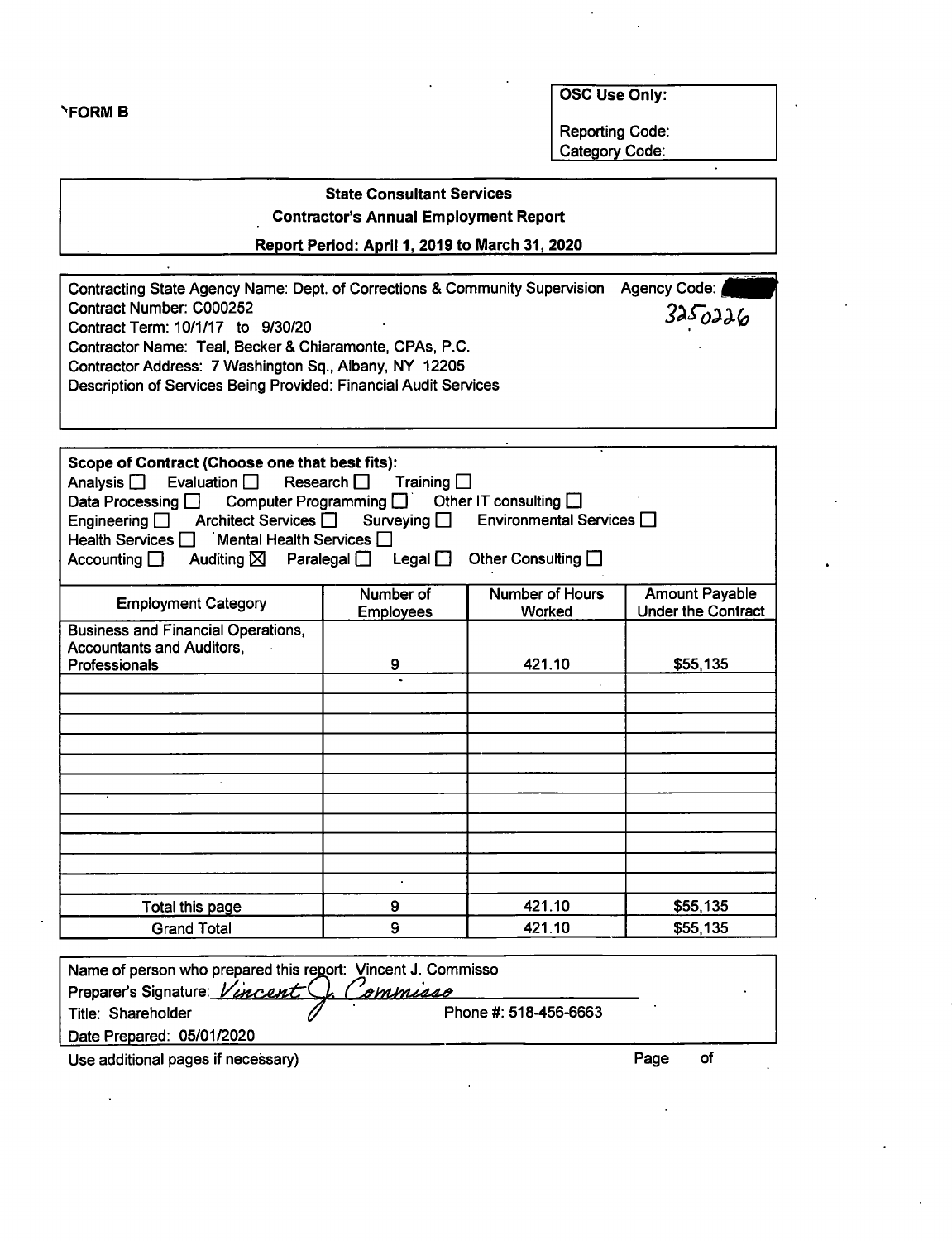$\overline{\phantom{a}}$ 

|                                                                                           | <b>Contractor's Annual Employment Report</b> |                                                |                               |
|-------------------------------------------------------------------------------------------|----------------------------------------------|------------------------------------------------|-------------------------------|
|                                                                                           |                                              | Report Period: April 1, 2019 to March 31, 2020 |                               |
| <b>Contracting State Agency Name: Department of Corrections and Community Supervision</b> |                                              |                                                |                               |
| <b>Contract Number: C161451</b>                                                           |                                              | <b>Agency Business Unit: DOC01</b>             |                               |
| Contract Term: 04/01/2019 to 03/31/2023                                                   | <b>Agency Department ID: 3250226</b>         |                                                |                               |
| <b>Contractor Name: NaphCare, Inc.</b>                                                    |                                              |                                                |                               |
| Contractor Address: 2090 Columbiana Road, Suite 4000, Birmingham, AL 35216                |                                              |                                                |                               |
| Description of Services Being Provided: Operation of Chronic Hemodialysis Units at Wende  |                                              |                                                |                               |
| <b>Correctional Facility and Fishkill Correctional Facility</b>                           |                                              |                                                |                               |
| Scope of Contract (Choose one that best fits):                                            |                                              |                                                |                               |
|                                                                                           |                                              |                                                |                               |
| <b>Analysis</b><br><b>Evaluation</b>                                                      | <b>Research</b>                              | <b>Training</b>                                |                               |
| <b>Data Processing</b>                                                                    | <b>Computer Programming</b>                  | Other IT consulting                            |                               |
| <b>Engineering</b><br><b>Architect Services</b>                                           |                                              | <b>Surveying</b>                               | <b>Environmental Services</b> |
| <b>X Health Services</b>                                                                  | <b>Mental Health Services</b>                |                                                |                               |
| <b>Accounting</b><br><b>Auditing</b>                                                      | Paralegal                                    | Legal                                          | <b>Other Consulting</b>       |
|                                                                                           | <b>Number of</b>                             | <b>Number of</b>                               | <b>Amount Payable</b>         |
| <b>Employment Category</b>                                                                | <b>Employees</b>                             |                                                | <b>Under the Contract</b>     |
|                                                                                           |                                              | <b>Hours Worked</b>                            |                               |
| Nephrologist (MD) 29-1069.00                                                              | $\mathbf{z}$                                 | 40 hours per week each                         | Included in treatment price   |
| Dialysis Unit Manager (RN) 11-1911.0                                                      | 2                                            | 40 hours per week each                         | Included in treatment price   |
| Registered Nurse 29-1141.00                                                               | 4                                            | 40 hours per week each                         | Included in treatment price   |
| Patient Care Technician 29-2099.00                                                        | 4                                            | 40 hours per week each                         | Included in treatment price   |
| Renal Dietitian 29-1031.00                                                                | $\mathbf{2}$                                 | 40 hours/month each                            | Included in treatment price   |
| Social Worker 21-1022.00                                                                  | $\mathbf{2}$                                 | 40 hours/month each                            | Included in treatment price   |
| <b>Dialysis Purchasing Manager 11-3061.00</b>                                             | 2                                            | 4 hours per month each                         | included in treatment price   |
| Purchasing Assistant 43-9061.00                                                           | $\mathbf{z}$                                 | 4 hours per month each                         | Included in treatment price   |
| <b>Pharmacist 29-1051.00</b>                                                              | 2                                            | 4 hours per month each                         | included in treatment price   |
| Pharmacy Technician 29-2052.00                                                            | 2                                            | 4 hours per month each                         | Included in treatment price   |
| <b>Biomedical Treatment Technician</b>                                                    | 2                                            | 4 hours per month each                         | Included in treatment price   |
| Total this page                                                                           |                                              | 27,360                                         | Included in treatment price   |
| <b>Grand Total</b>                                                                        |                                              | 27,360                                         | Included in treatment price   |

Title: Director of Ancillary Services **Finance 1205** (205) 536-8481

**#:** Ambefulag

Date Prepared: 05/18/2020

Preparer's Signature: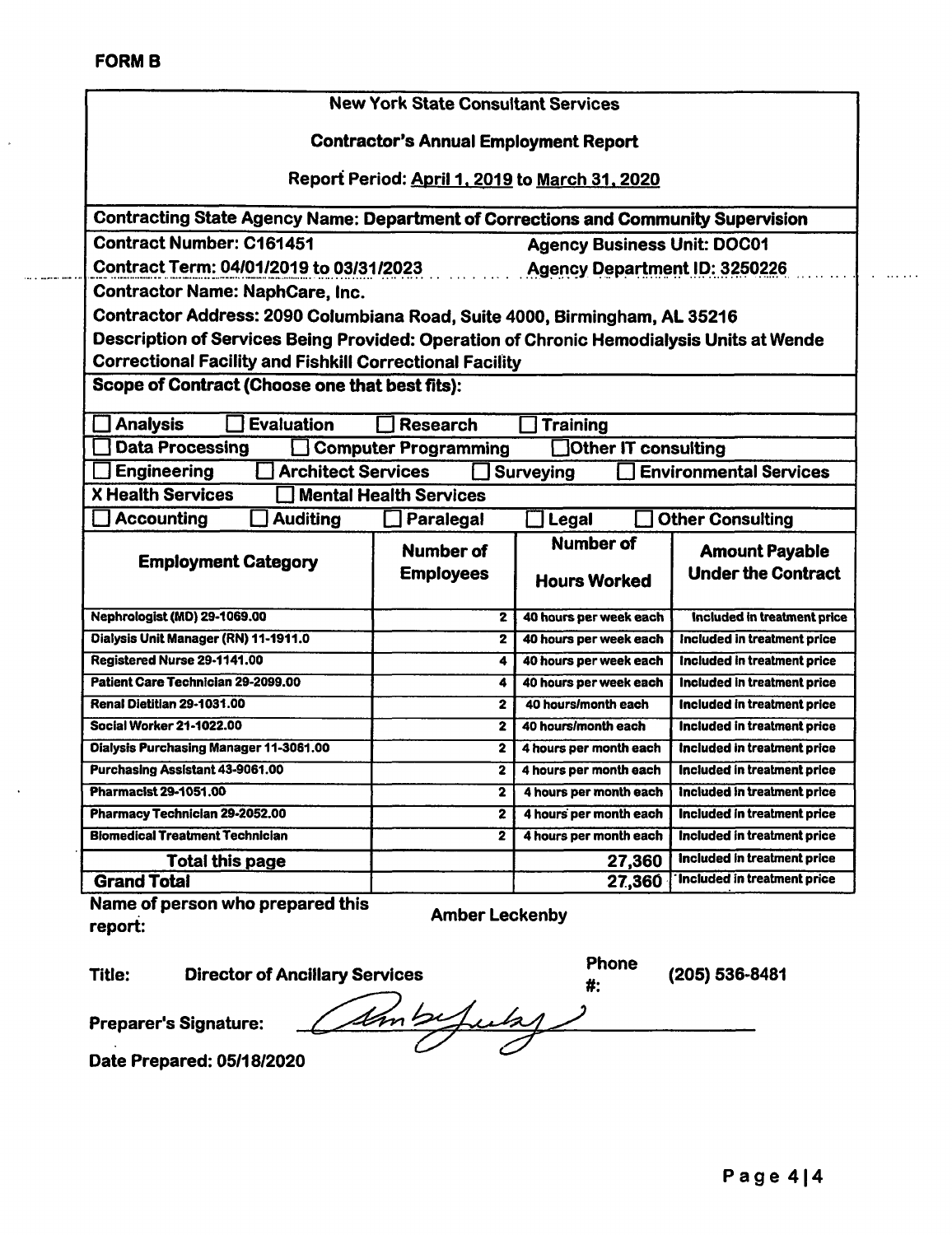#### **FORMB**

| <b>New York State Consultant Services</b><br><b>Contractor's Annual Employment Report</b><br>Report Period: April 1, 2019 to March 31, 2020                                                                                                                                                                                                                                                                                                        |                                      |                                         |                                                    |
|----------------------------------------------------------------------------------------------------------------------------------------------------------------------------------------------------------------------------------------------------------------------------------------------------------------------------------------------------------------------------------------------------------------------------------------------------|--------------------------------------|-----------------------------------------|----------------------------------------------------|
| <b>Contracting State Agency Name: DOCCS</b><br>Contract Number: CC161448<br><b>Agency Business Unit: DOC01</b><br>Contract Term: 4/1/2019 to 3/31/2020<br><b>Agency Department ID:</b><br>3250006<br>Contractor Name: Worldwide Travel Stafing, Limited<br>Contractor Address: 2829 Sheridan Drive, Tonawanda, New York 14150<br>Description of Services Being Provided: Temporary Nursing Services                                                |                                      |                                         |                                                    |
| Scope of Contract (Choose one that best fits):<br>$\Box$ Analysis<br>Evaluation<br>Research<br>Training<br>$\Box$ Data Processing<br>Computer Programming<br>Other IT consulting<br>$\Box$ Engineering<br><b>Architect Services</b><br>$\Box$ Surveying<br><b>Environmental Services</b><br>$\boxtimes$ Health Services<br>Mental Health Services<br>$\Box$ Accounting<br>Auditing<br>$\Box$ Paralegal<br>$\Box$ Legal.<br><b>Other Consulting</b> |                                      |                                         |                                                    |
| <b>Employment Category</b>                                                                                                                                                                                                                                                                                                                                                                                                                         | <b>Number of</b><br><b>Employees</b> | <b>Number of</b><br><b>Hours Worked</b> | <b>Amount Payable</b><br><b>Under the Contract</b> |
| 29-1141.00                                                                                                                                                                                                                                                                                                                                                                                                                                         | 14.00                                | 10,261.42                               | \$687,515.14                                       |
|                                                                                                                                                                                                                                                                                                                                                                                                                                                    | 0.00                                 | 0.00                                    | \$0.00                                             |
|                                                                                                                                                                                                                                                                                                                                                                                                                                                    | 0.00                                 | 0.00                                    | \$0.00                                             |
|                                                                                                                                                                                                                                                                                                                                                                                                                                                    | 0.00                                 | 0.00                                    | \$0.00                                             |
|                                                                                                                                                                                                                                                                                                                                                                                                                                                    | 0.00                                 | 0.00                                    | \$0.00                                             |
|                                                                                                                                                                                                                                                                                                                                                                                                                                                    | 0.00                                 | 0.00                                    | \$0.00                                             |
|                                                                                                                                                                                                                                                                                                                                                                                                                                                    | 0.00                                 | 0.00                                    | \$0.00                                             |
|                                                                                                                                                                                                                                                                                                                                                                                                                                                    | 0.00                                 | 0.00                                    | \$0.00                                             |
|                                                                                                                                                                                                                                                                                                                                                                                                                                                    | 0.00<br>0.00                         | 0.00<br>0.00                            | \$0.00<br>\$0.00                                   |
|                                                                                                                                                                                                                                                                                                                                                                                                                                                    | 0.00                                 | 0.00                                    | \$0.00                                             |
|                                                                                                                                                                                                                                                                                                                                                                                                                                                    | 0.00                                 | 0.00                                    | \$0.00                                             |
|                                                                                                                                                                                                                                                                                                                                                                                                                                                    | 0.00                                 | 0.00                                    | \$0.00                                             |
| <b>Total this Page</b>                                                                                                                                                                                                                                                                                                                                                                                                                             | 14.00                                | 10,261.42                               | \$687,515.14                                       |
| <b>Grand Total</b>                                                                                                                                                                                                                                                                                                                                                                                                                                 | 14.00                                | 10,261                                  | \$687,515.14                                       |

Name of person who prepared this report: Leo R. Blatz

*y*

*V*

Title: C.E.O.

Preparer's Signature:

Date Prepared: 4/17/2020

**y** Phone #: 716-821-9001

(Use additional pages, if necessary)  $\qquad \qquad \qquad$  Page 1 of 1